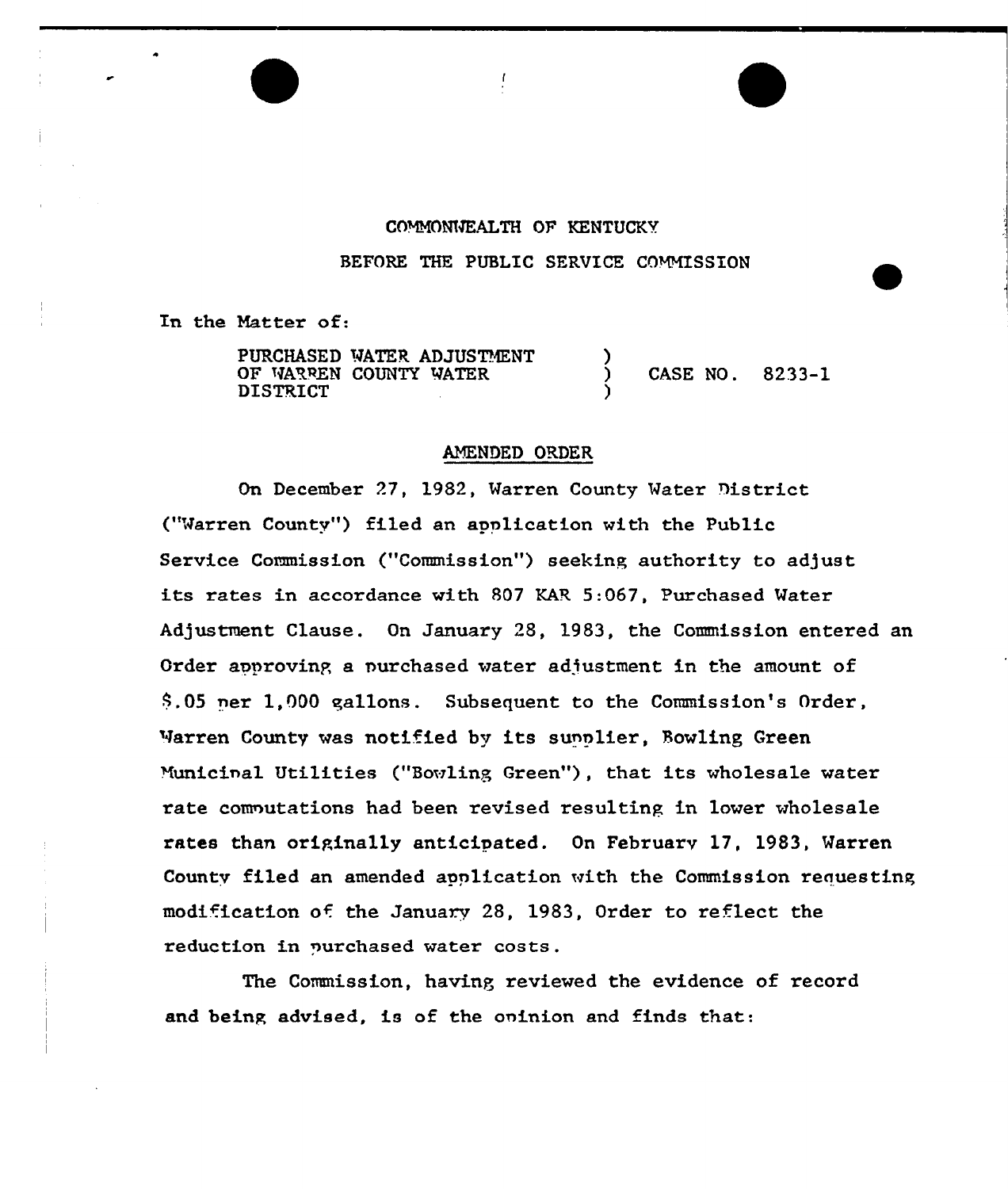1. The purchased water adjustment and rates approved by the Commission's Order of January 28, 1983, have not been placed into effect by Warren County; therefore, the refund provisions of 807 KAR 5:067 are not applicable.

2. Warren County purchases water from Glasgow Water Company and Bowling Green.

3. Clasgow Mater Company increased the cost of wholesale water from \$.54 to \$.65 per 1,000 gallons, effective with bills due after January 1, 1983.

4. On February 14, 1983, Bowling Green notified Warren County that, the cost. of wholesale watex would be increased from 9.5501 to 9.5861 per 1,000 gallons fox the Uestside/Norgantown Road area of the district and from  $$.3561$  to  $$.3693$  per 1,000 gallons fox'he Northside area of the district, effective with the February, 1983, billing to the district.

5. The calculations made by Harren County are correct and show a total allowable increase in purchased water costs of  $$26,366.88$ , resulting in a purchased water adjustment of  $$.03$  per 1,000 gallons.

6. The financial exhibits filed by Maxren County indicate that it cannot absorb an increase of this magnitude in the wholesale cost of water.

7. The purchased water adjustment in the amount of \$.03 per 1,000 gallon's and the rates in Amended Appendix A are fair, just and reasonable and should be approved.

IT IS THEREFORE ORDERED that the rates in Annendix A to the Commission's Order of January 28, 1983, be and they hereby

 $-2$   $-$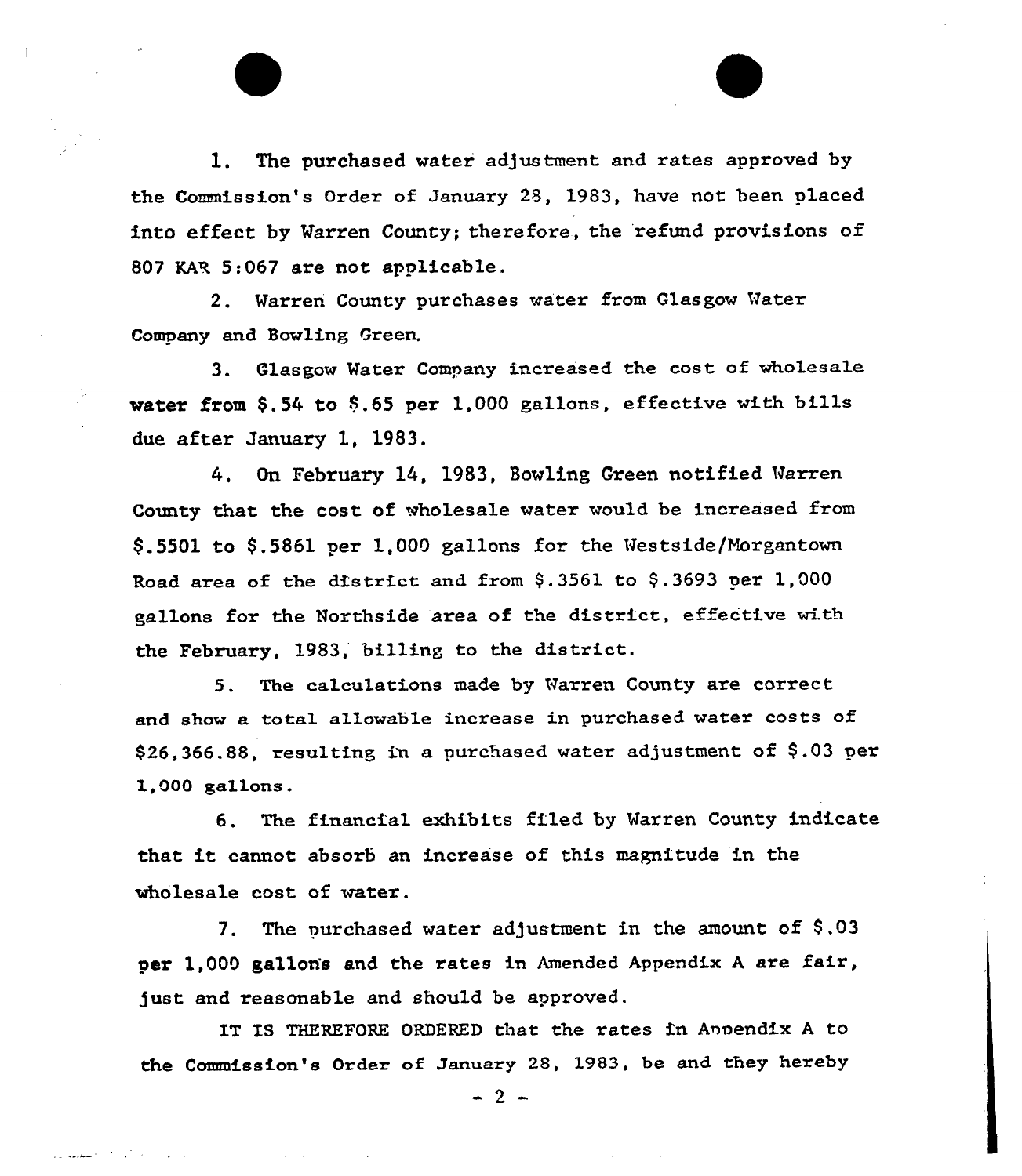

are rescinded and the rates in Amended Appendix <sup>A</sup> be and they hereby are approved for service rendered on and after February 1, 1983.

IT IS FURTHER ORDERED that for the purpose of future application of the purchased water adjustment clause of Warren County, the base rates for purchased water shall be:

Glasgow Water Company Bowling Green Municipal Utilities Board  $\frac{1}{2}$  .65 per 1,000 gal,

Westside/Morgantown Rd. Area \$.5861 per 1,000 gal. Northside Area  $\frac{1}{2}$ , 3693 per 1,000 gal. IT IS FURTHER ORDERED that, within 30 days of the date of this Order, Varren County shall file with the Commission its

revised tariff sheets settinp out the rates approved herein.

Done at Frankfort, Kentucky, this 15th day of March, 1983.

PUBLIC SERVICE COMMISSION

Rate

 $\frac{1}{\sqrt{2}}$ 

Vice Chairman

Commissioner

ATTEST:

Supplier

**Secretary**